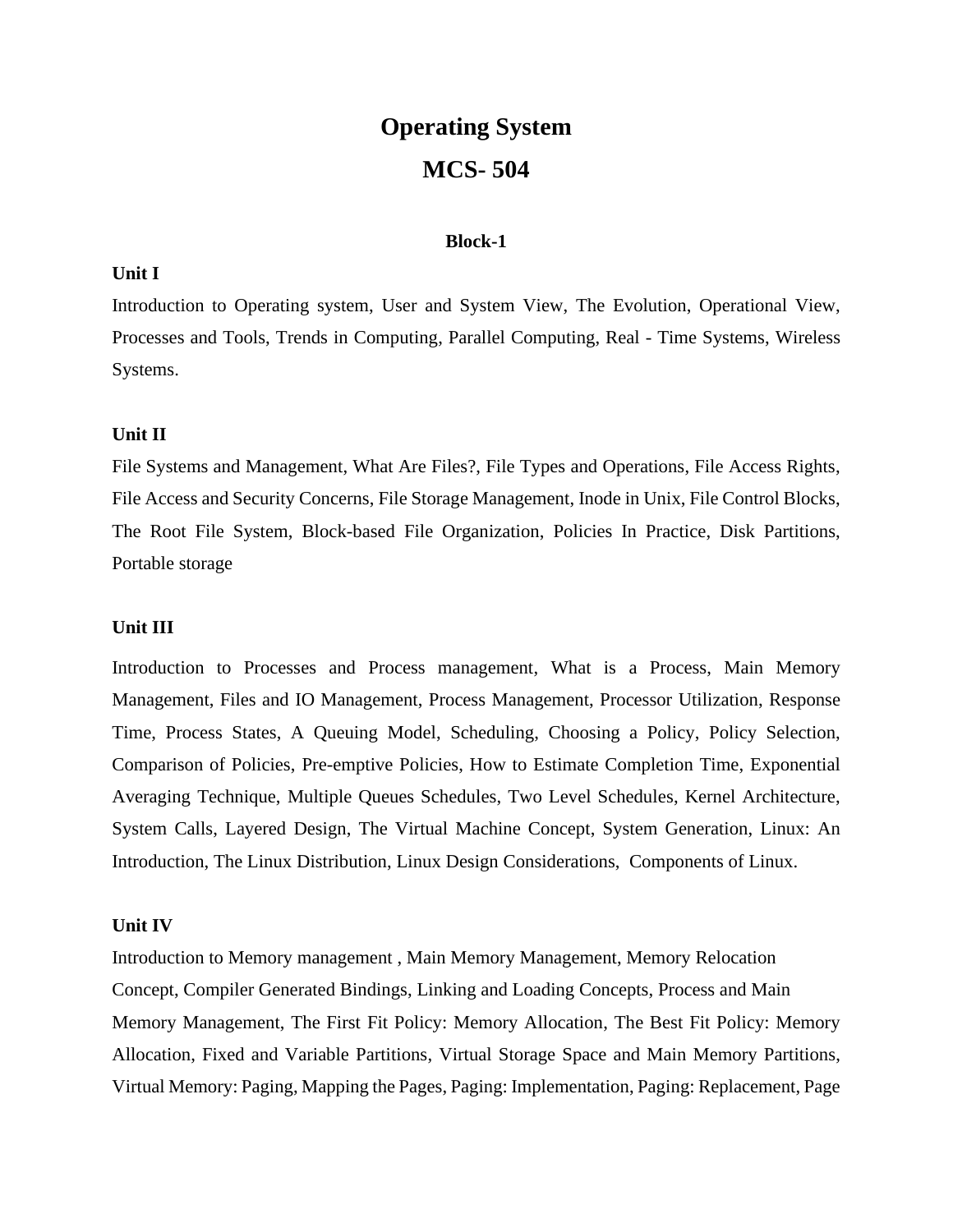Replacement Policy, Thrashing, Paging: HW support, The TLB scheme, Some Additional Points, Segmentation.

## **Block II**

## **Unit V**

Introduction to Input Output (IO) Management, Issues in IO Management, Managing Events, IO Organization, Programmed Data Mode, Polling, Interrupt Mode, Issues in Handling Interrupts, DMA Mode of Data Transfer, A Few Additional Remarks, HW/SW Interface, Device Drivers, Handling Interrupt Using Device Drivers, Management of Buffers, Some Additional Points, Motivation For Disk Scheduling, Disk Scheduling Policies.

## **Unit VI**

Introduction to Resource sharing and Management, Need for Scheduling, Mutual Exclusion Deadlocks, Deadlock Prevention Method, Deadlock Detection and Prevention Algorithms Mutual Exclusion Revisited: Critical Sections, Basic Properties of Semaphores, Usage of Semaphore, Some Additional Points.

# **Unit VII**

Introduction to Inter-Process communication, Creating A New Process: The *fork()* System Call, Assigning Task to a Newly Spawned Process, Establishing Inter-process Communication Pipes as a Mechanism for Inter-process Communication, Shared Files, Shared Memory Communication, Message-Based IPC, Signals as IPC.

## **Unit VIII**

Introduction to Real-time Operating Systems and Microkernels, Characteristics of real-time

systems, Classification of Real-time Systems, Microkernels and RTOS, OS for Hand-held Devices, Rate Monotonic Scheduling, Earliest Deadline First Policy, Earliest Least Laxity First Policy, Priority Inversion.

## **Block III**

## **Unit IX**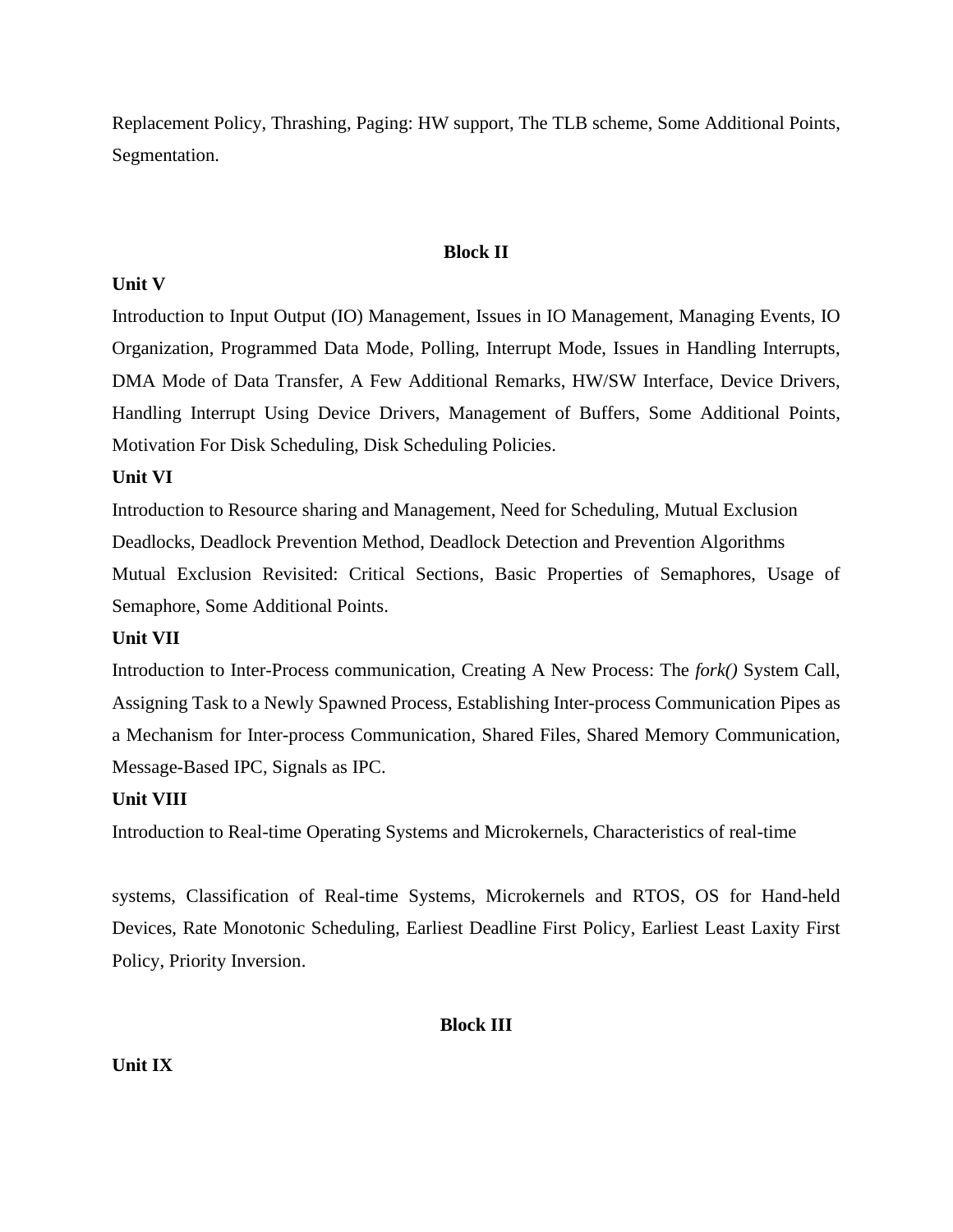Introduction to OS and Security, Security Breaches, Examples of Security Breaches, Attack Prevention Methods, User Authentication, Security Policy and Access Control.

## **Unit X**

Introduction to Unix Primer, Motivation, Unix Environment, Unix File System, Some Useful Unix Commands, Unix Portability. Search and Sort Tools, *grep, egrep*and *fgrep,* Using *find,* Sort Tool, AWK Tool in Unix The Data to Process, AWK Syntax, Programming Examples, Some One-liners, AWK Grammar, More Examples, More on AWK Grammar.

## **Unit XI**

Shell Scripts in UNIX, Facilities Offered by Unix Shells, The Shell Families, Subshells, The Shell Programming Environment, Some Example Scripts, Example Shell Scripts, Unix Kernel Architecture, User Mode and Kernel Mode, System Calls, An Example of a System Call, Process States in Unix, Kernel Operations, The Scheduler, Linux Kernel Linux Sources and URLs

#### **Unit XII**

Make Tool In UNIX, When to Use Make, How Make Works?,Macros, Abstractions, and Shortcuts, Inference Rules in Make, Some Additional Options, Mastermakefiles, Some Other Tools in UNIX, Tar and Other Utilities, Compression, Image File Formats for Internet

Applications, Performance Analysis and Profiling, Source Code Control System in UNIX, How Does Versioning Help, The SCCS, How This Is Achieved?, SCCS Command Structure, An Example Session, CVS : Concurrent Versioning System.

#### **Unit XIII**

X Windows in UNIX, Graphical User Interface (GUI), X-Window System, Some Standard Xclients, Hosts, Selecting a host for Display, X-Utilities, Startup, Motif and X. System Administration in UNIX, Unix Administration Tasks, Administration Tasks List Starting and Shutting Down, Managing User Accounts, The *.rc*Files, Sourcing Files Device Management and Services, The Terminal Settings, Printer Services, Disk space allocation and management.